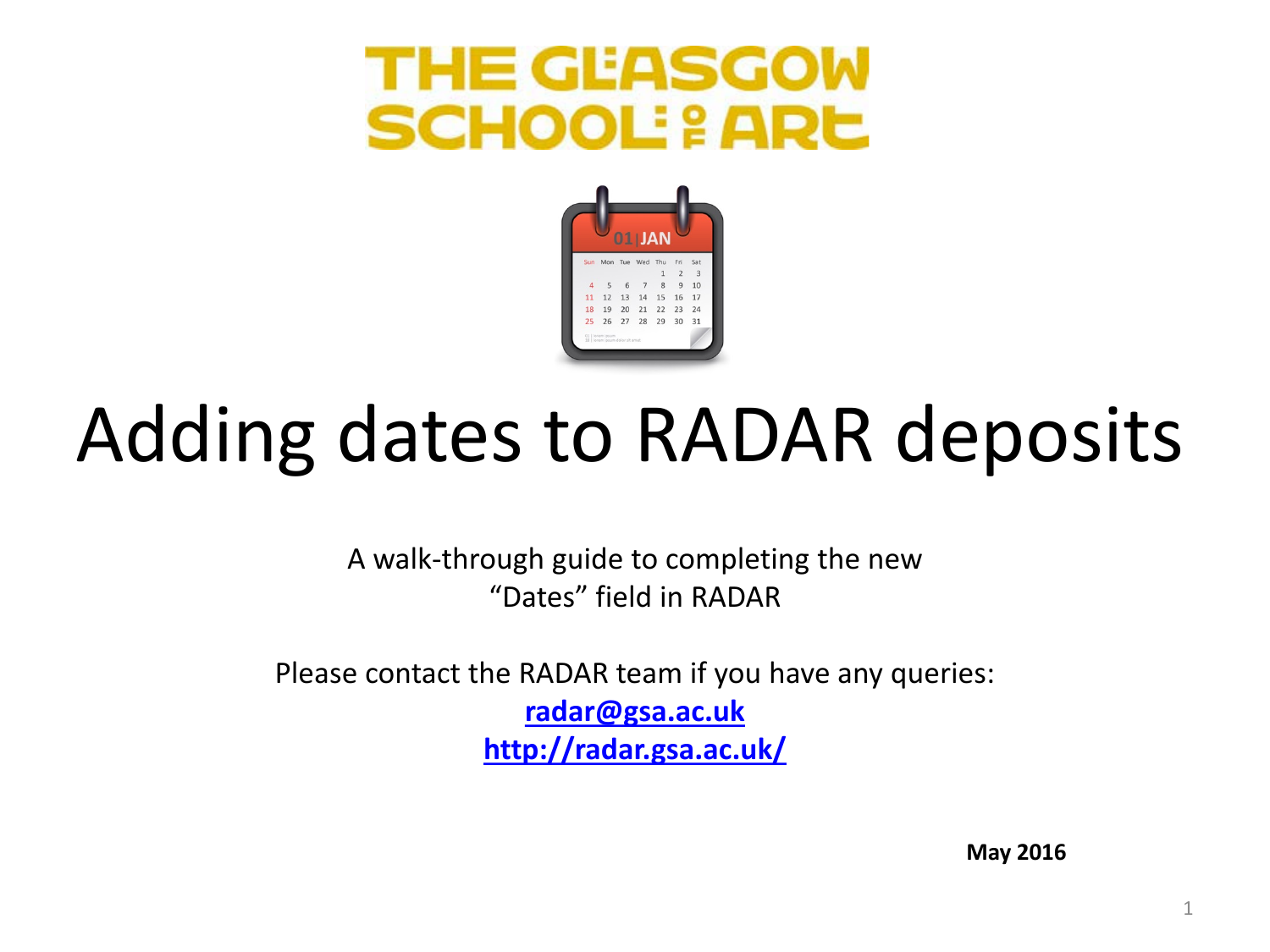## What's changed?

- As of April 2016, RADAR's "Date" field has been expanded, and now requires more detailed information about your research output's **date of publication** or completion when you create a new record in RADAR.
- The new "Dates" field is still a **required** field \*, so if you don't add *any* date information to your output at all, an error message will appear (see page 4) and you will not be able to proceed with your deposit in RADAR.
- Different output types require different levels of date information.
	- o For example, when you deposit an **Artefact** in RADAR, you can simply add the year (when the item entered the public domain, for instance).
	- o **Articles** and **conference papers** will however require the "Accepted" date to be added, to comply with the new HEFCE / SFC open access policy for the next REF (see page 5). Further information on the policy can be found in our Open Access FAQs on the GSA VLE [\(https://vle.gsa.ac.uk/](https://vle.gsa.ac.uk/)) within the Research & Knowledge Exchange community.
- For more information on RADAR's metadata requirements, please refer to the **RADAR Content, Metadata, Submission and Preservation Guidelines** at<http://radar.gsa.ac.uk/4763/>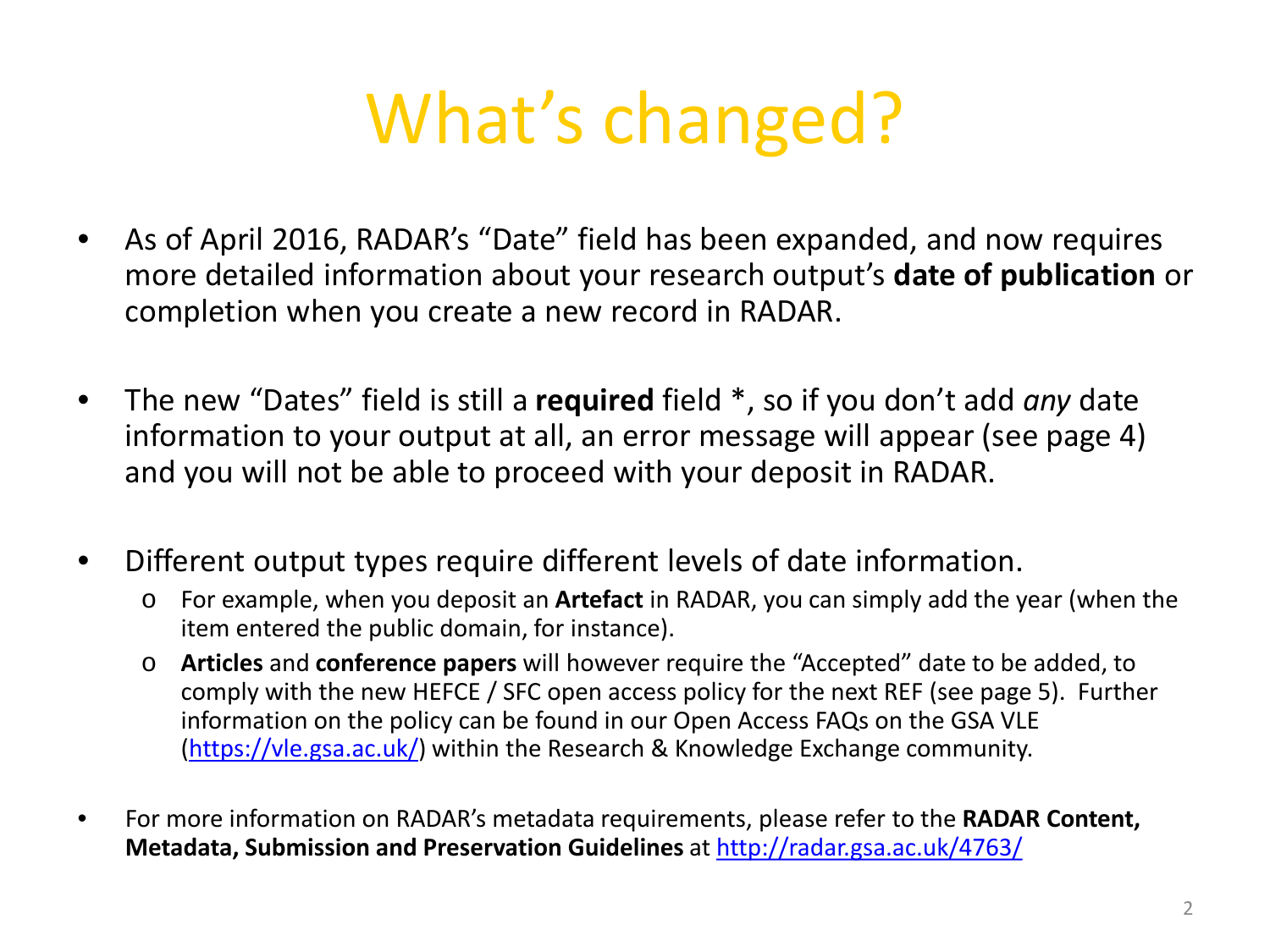| Journal or Publication Title:                           |                                                                                                                                           |              |
|---------------------------------------------------------|-------------------------------------------------------------------------------------------------------------------------------------------|--------------|
| ISSN:                                                   |                                                                                                                                           |              |
| <b>Publisher:</b>                                       |                                                                                                                                           |              |
| <b>Official URL:</b>                                    |                                                                                                                                           |              |
| Volume:                                                 |                                                                                                                                           |              |
| Number:                                                 |                                                                                                                                           |              |
| Page Range:                                             | to                                                                                                                                        |              |
| Date:                                                   | Year:<br>Month: Unspecified Day: ?                                                                                                        |              |
|                                                         | Date Type: OUNSPECIFIED                                                                                                                   |              |
|                                                         | O Publication<br>○ Submission                                                                                                             |              |
|                                                         | $\bigcirc$ Completion                                                                                                                     |              |
|                                                         |                                                                                                                                           |              |
| <b>O</b> Dates                                          |                                                                                                                                           |              |
|                                                         | Please enter at least one date - for Article and Conference or Workshop Item deposits, you will need to enter at least the Accepted date. |              |
|                                                         | <b>Date</b><br><b>Event</b>                                                                                                               |              |
| 2. Year:                                                | 1. Year: 2016<br>Month: June<br>Day: $ 01 $<br>UNSPECIFIED<br>◘<br><b>UNSPECIFIED</b><br>ØД<br>Month: Unspecified Day: ?                  |              |
| JUSW<br>3. Year:                                        | Published<br>Month: Unspecified Day: ?<br>Published Online                                                                                |              |
|                                                         | <b>MORE INPUT ROWS</b><br>Accepted                                                                                                        |              |
|                                                         | Submitted<br>Completed                                                                                                                    |              |
| Information from<br><b>SHERPA</b><br>use here.<br>RoMEO | Journal autocompletion information is derived from the RoMEO database wmcn is compneu by SHERPA and has been modified for                 |              |
|                                                         |                                                                                                                                           |              |
| Publication Details                                     |                                                                                                                                           |              |
|                                                         | Refereed: OYes, this version has been refereed.<br>$\bigcirc$ No, this version has not been refereed.                                     | $\mathbf{r}$ |
|                                                         | <b>OUNSPECIFIED</b>                                                                                                                       |              |
|                                                         | Status: Published<br>◯ In Press                                                                                                           | Ø            |
|                                                         | $\bigcirc$ Submitted                                                                                                                      |              |
|                                                         | $\bigcirc$ Unpublished                                                                                                                    |              |
| Journal or Publication Title:                           | Test                                                                                                                                      | 12           |
|                                                         | ISSN:                                                                                                                                     | R            |
|                                                         | Publisher: Test                                                                                                                           | n            |

The section where you add the "Date" of your output in RADAR has been changed.

In the first image you can see that it was originally comprised of two sections, "Date" and "Date type".

This section has recently been updated, and now amalgamates the two date sections into one "Dates" field. The new field can be seen in the second image.

In this section you can add several date types, such as the item's date of acceptance, the date it was published online, and the formal publication date.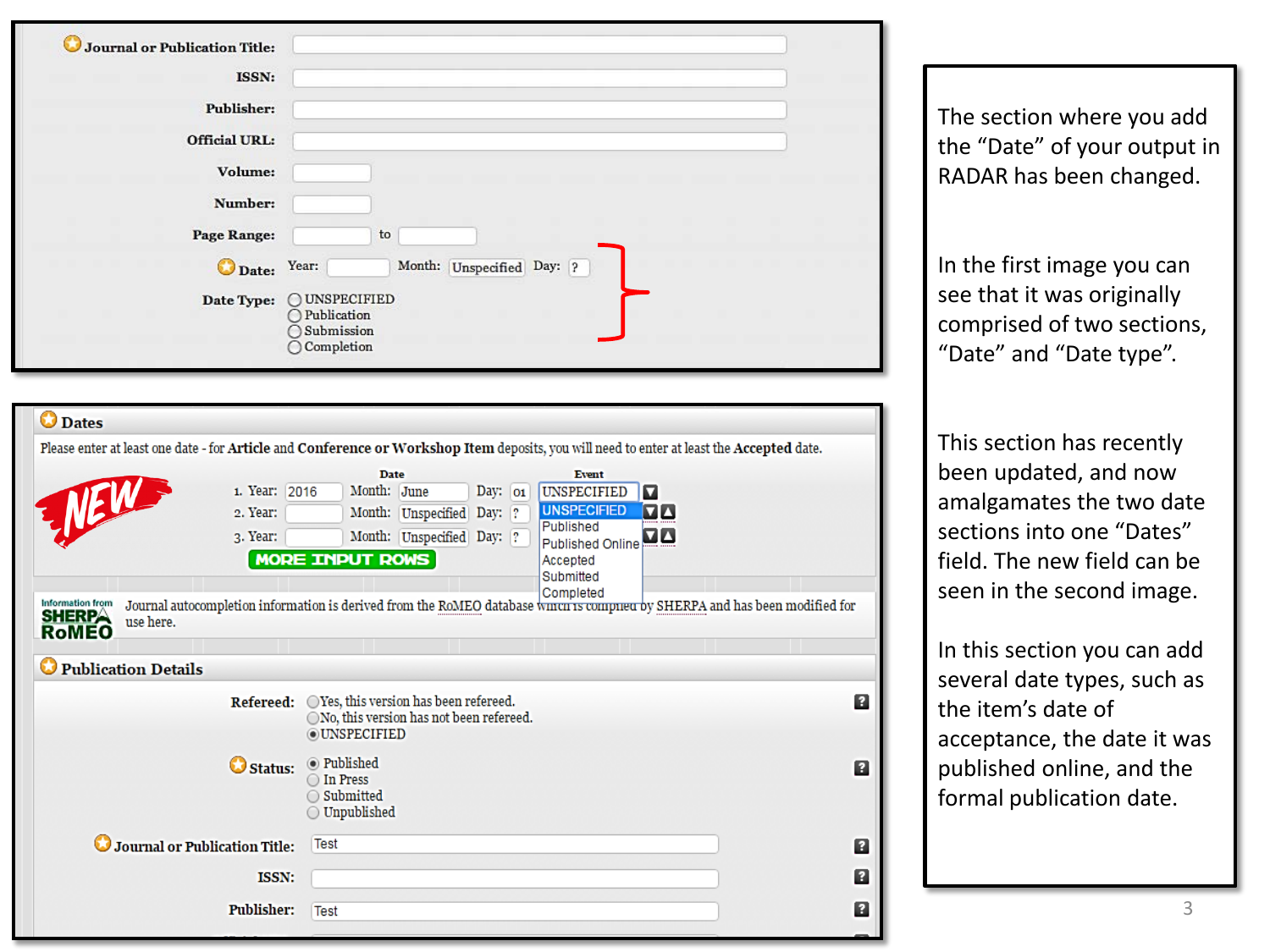| <b>Study</b><br><b>RADAR</b><br><b>Browse</b><br>Author<br>Year<br>School & Author<br>School & Year<br><b>Theses</b><br>Search<br>Latest<br><b>Policies</b><br>Help & Contact Information | Life<br><b>DEPOSIT OUTPUT: TEST</b><br>$\sqrt{\mathfrak{g}}$<br>$\sqrt{6}$ | <b>Research</b><br>• You haven't filled out the required Dates field.<br>• You have not uploaded any documents. While this is not essential, it is strongly recommended.<br>Before depositing this item you must resolve the problems identified. | GSXA<br><b>Visit GSA</b><br>Type $\rightarrow$ Details $\rightarrow$ Upload $\rightarrow$ Deposit<br><b>SAVE FOR LATER</b> | <b>About GSA</b>                                                                                                                                                                                                                                                                                                           | search RADAR<br><b>Support GSA</b> | The new "Dates" field has<br>changed the level of<br>information you need to<br>provide when completing a<br>deposit in RADAR. For<br>example, if you don't add<br>any date information to your<br>output at all, you will see an<br>orange error message when<br>you try to proceed or save<br>your record.<br>You will not be able to<br>proceed with your deposit in<br>RADAR until you add a date. |
|-------------------------------------------------------------------------------------------------------------------------------------------------------------------------------------------|----------------------------------------------------------------------------|---------------------------------------------------------------------------------------------------------------------------------------------------------------------------------------------------------------------------------------------------|----------------------------------------------------------------------------------------------------------------------------|----------------------------------------------------------------------------------------------------------------------------------------------------------------------------------------------------------------------------------------------------------------------------------------------------------------------------|------------------------------------|--------------------------------------------------------------------------------------------------------------------------------------------------------------------------------------------------------------------------------------------------------------------------------------------------------------------------------------------------------------------------------------------------------|
|                                                                                                                                                                                           | <b>O</b> Dates<br>Information from<br><b>SHERPA</b><br>use here.           | 1. Year: 2016                                                                                                                                                                                                                                     | Date<br><b>MORE INPUT ROWS</b>                                                                                             | Please enter at least one date - for Article and Conference or Workshop Item deposits, you will need to enter at least the Accepted date.<br>Event<br>Month: Unspecified Day: ? UNSPECIFIED<br>Journal autocompletion information is derived from the RoMEO database which is compiled by SHERPA and has been modified for |                                    | For most output types,<br>adding the year of publication<br>(or completion) is enough<br>information to enable you to<br>deposit your item.<br>However, more detailed<br>information will be required<br>for <b>Articles</b> and<br>Conference/workshop items,<br>as shown on the following<br>page.                                                                                                   |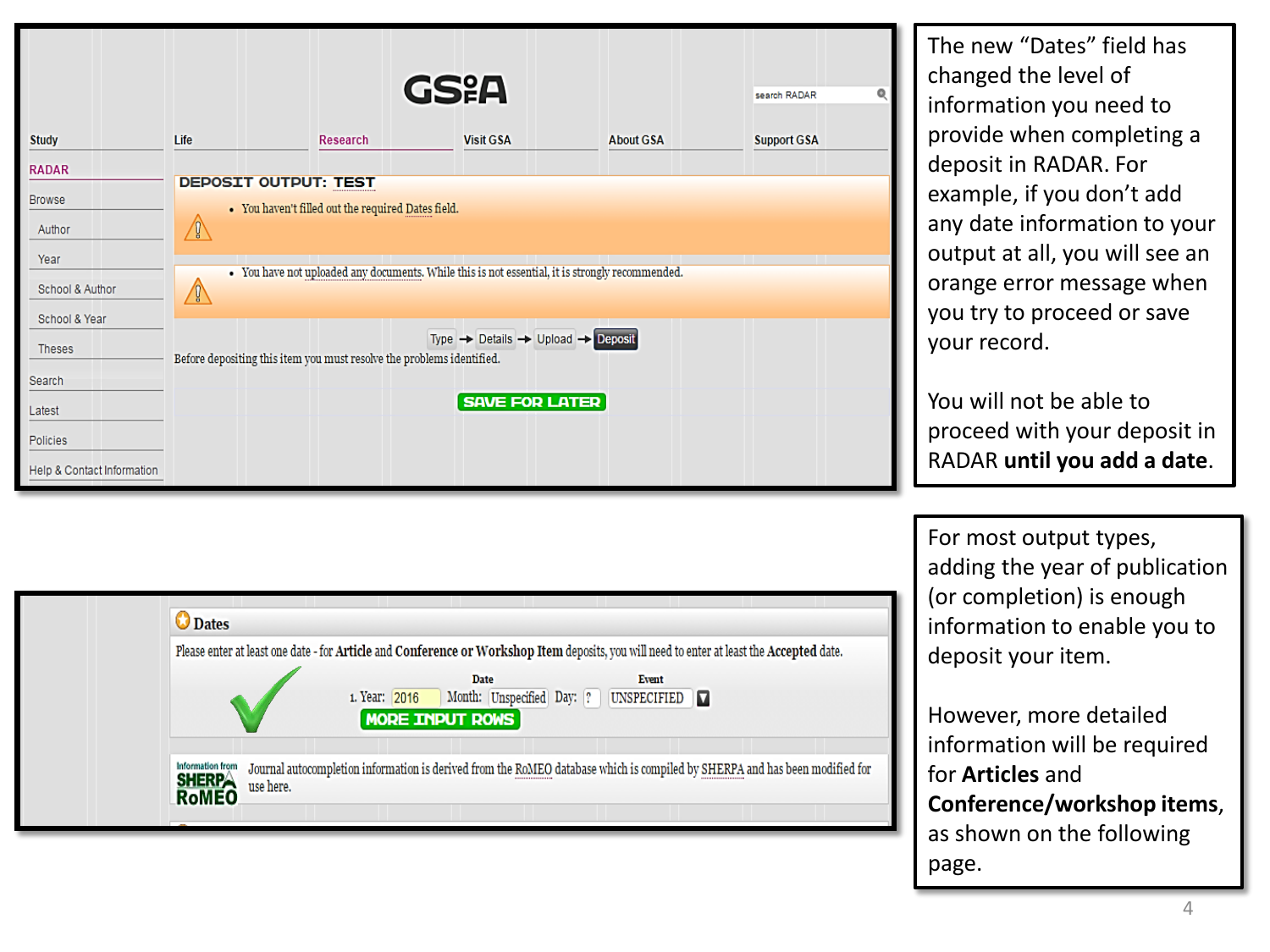#### **Dates for Articles and Conference papers**

The "Dates" field has been expanded to assist with the new HEFCE / SFC policy for **journal articles** and **conference proceedings** with an **ISSN** \* which have been accepted for publication after **1 April 2016**. The policy states that to be eligible for the next REF, authors' final peer reviewed manuscripts or **accepted author manuscripts** must be deposited in a repository (such as RADAR) within 3 months of the date of acceptance. This is why the "Dates" field requires a full **"Accepted" date** for conference papers and articles. This will help you as a researcher, and RADAR's administrators, to ensure that articles and conference papers are made open access and eligible for REF.

*\* Please note that this policy does not apply to any other output type in RADAR!*

|            | <b>Dates</b>                                                                                    |                                                                       |                                                                                                                                                                                                      |                                                                                                                             |
|------------|-------------------------------------------------------------------------------------------------|-----------------------------------------------------------------------|------------------------------------------------------------------------------------------------------------------------------------------------------------------------------------------------------|-----------------------------------------------------------------------------------------------------------------------------|
|            | <b>Information from</b>                                                                         | Date<br>1. Year: 2016<br><b>MORE INPUT ROWS</b>                       | Please enter at least one date - for Article and Conference or Workshop Item deposits, you will need to enter at least the Accepted date.<br><b>Event</b><br>Month: Unspecified Day: ? UNSPECIFIED V | Journal autocompletion information is derived from the RoMEO database which is compiled by SHERPA and has been modified for |
|            | <b>SHERP</b><br>use here.                                                                       |                                                                       |                                                                                                                                                                                                      |                                                                                                                             |
|            |                                                                                                 |                                                                       |                                                                                                                                                                                                      |                                                                                                                             |
|            |                                                                                                 | GS&A                                                                  |                                                                                                                                                                                                      | search RADAR                                                                                                                |
| Life       | <b>Research</b>                                                                                 | <b>Visit GSA</b>                                                      | <b>About GSA</b>                                                                                                                                                                                     | <b>Support GSA</b>                                                                                                          |
| $\sqrt{2}$ | <b>DEPOSIT OUTPUT: TEST</b><br>• You must enter an Accepted Date in Dates                       |                                                                       |                                                                                                                                                                                                      |                                                                                                                             |
| Ţ          | · You have not uploaded any documents. While this is not essential, it is strongly recommended. | Type $\rightarrow$ Details $\rightarrow$ Upload $\rightarrow$ Deposit |                                                                                                                                                                                                      |                                                                                                                             |
|            | Before depositing this item you must resolve the problems identified.                           | <b>SAVE FOR LATER</b>                                                 |                                                                                                                                                                                                      |                                                                                                                             |



The date information provided in this image is insufficient for an **article** or **conference paper**.

If you leave out the section entirely, or if you only add a year, you will see the error message in the second image when you try to deposit your record. You will not be able to proceed with your deposit in RADAR until you add an "**Accepted Date**".

This even applies to pre-2016 articles and papers!

5